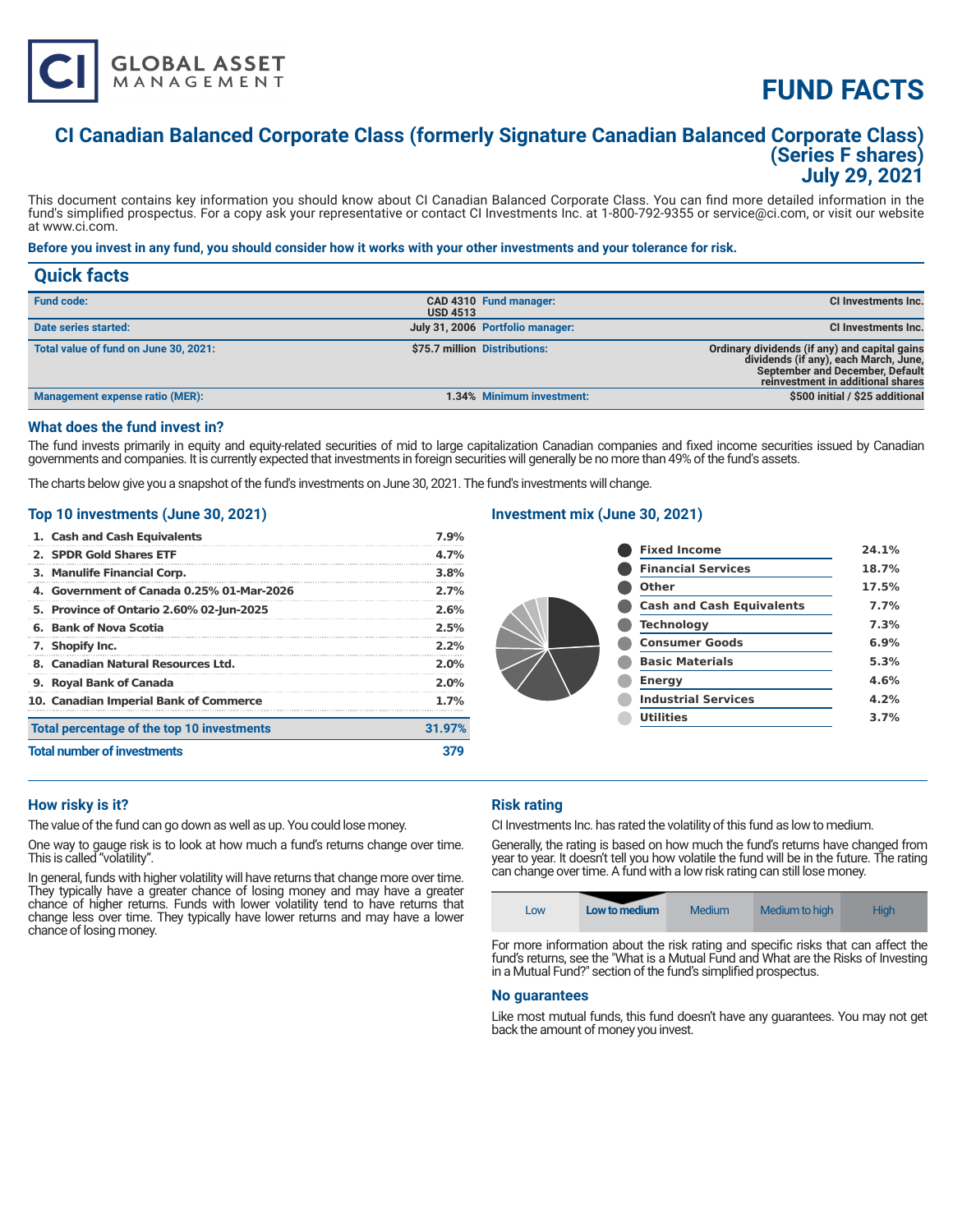# **CI Canadian Balanced Corporate Class (formerly Signature Canadian Balanced Corporate Class) (Series F shares)**

# **How has the fund performed?**

This section tells you how Series F securities of the fund have performed over the past 10 calendar years. Returns are after expenses have been deducted. These expenses reduce the fund's returns.

#### **Year-by-year returns**

This chart shows how Series F securities of the fund performed in each of the past 10 calendar years. This fund series dropped in value in 3 of the last 10 calendar years. The range of returns and change from year to year can help you assess how risky the fund has been in the past. It does not tell you how the fund will perform in the future.



#### **Best and worst 3-month returns**

This table shows the best and worst returns for Series F securities of the fund in a 3- month period over the past 10 calendar years. The best and worst 3-month returns could be higher or lower in the future. Consider how much of a loss you could afford to take in a short period of time.

|                     | <b>Return</b> | 3 months ending | If you invested \$1,000 at the beginning of the period |
|---------------------|---------------|-----------------|--------------------------------------------------------|
| <b>Best return</b>  | 9.3%          | June 30. 2020   | Your investment would be \$1,093.                      |
| <b>Worst return</b> | $-11.0%$      | March 31, 2020  | Your investment would be \$890.                        |

#### **Average return**

As at June 30, 2021, a person who invested \$1,000 in this series of units of the fund 10 years ago now has \$1,553. This works out to an annual compound return of 4.5%.

# **Who is this fund for?**

#### **This fund may be suitable for you if you:**

- want both equity and fixed income securities in a single fund and prefer to have the portfolio adviser make the asset mix decisions
- are investing for the medium term<br>• can tolerate low to medium risk
- can tolerate low to medium risk

# **A word about tax**

In general, you'll have to pay income tax on any money you make on a fund. How much you pay depends on the tax laws of where you live and whether you hold the fund in a registered plan, such as a Registered Retirement Savings Plan or a Tax-Free Savings Account.

Keep in mind that if you hold your fund in a non-registered account, fund distributions are included in your taxable income, whether you get them in cash or have them reinvested.